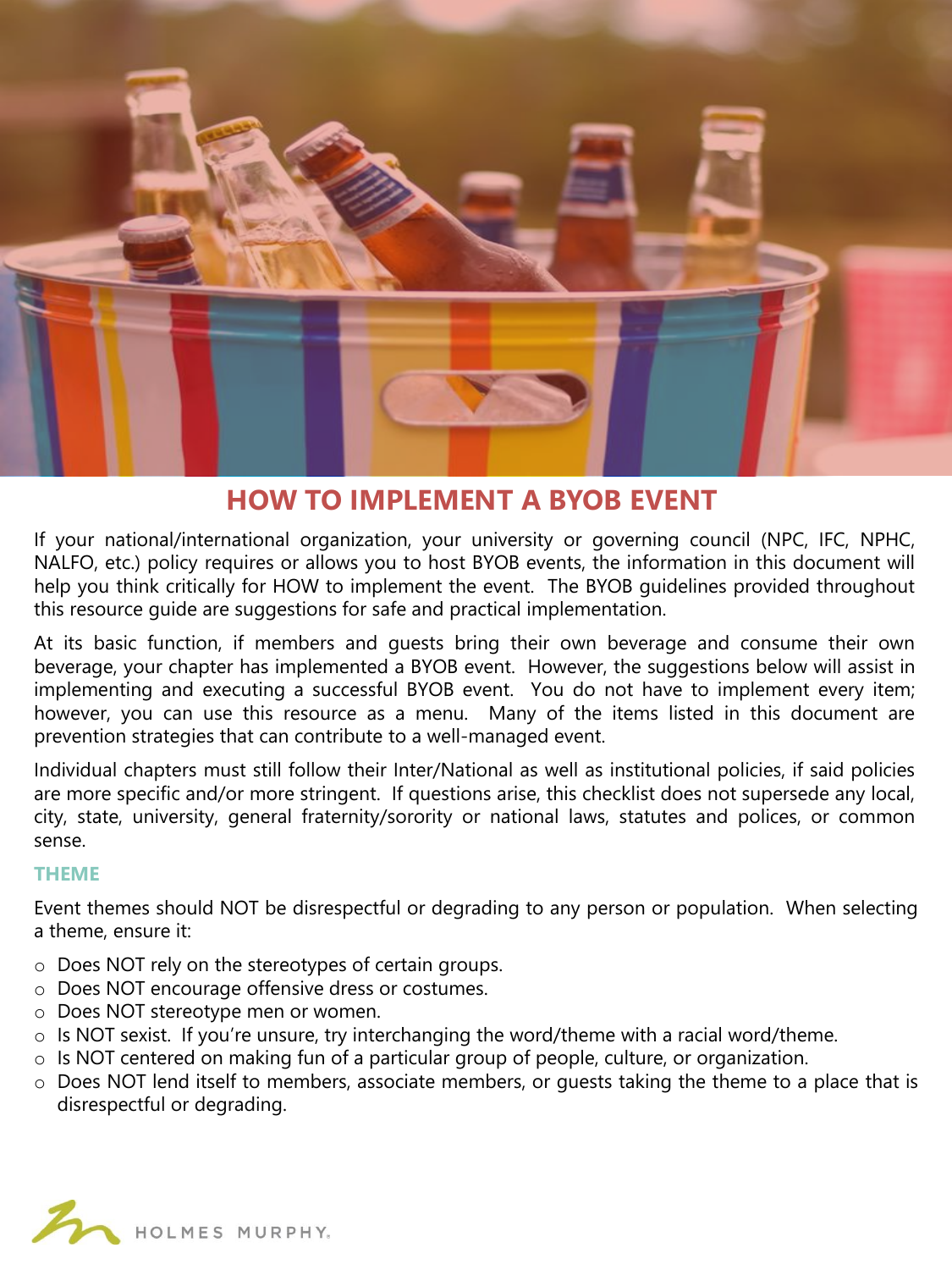#### **ENTRANCE**

- o One well-lit entrance, controlled and monitored by security or older members. We recommend professional security that is contracted, licensed, and bonded.
- o Monitors should check to see if those seeking entry are on the guest list.
- $\circ$  If professional security is unavailable, IDs should be checked by older, initiated members, not new members.
- o Members and guests with alcohol should show proof of legal drinking age. A picture ID with a birth date should be required.
- o A guest's name should be checked off once they have entered the event.
- o Several exits should be available due to fire codes and laws; however, exits cannot be used as entrances.

## **INVITATION GUEST LISTS**

- o Invitation guest lists with specific names and birthdays of all members and invited guests should be generated for each function.
- o Only students from the host institution should be on the guest list.
- o The student or Greek directory is not an acceptable guest list. Specific invitations should be issued to the guest(s) that a member wishes to invite to the event.
- $\circ$  Invitation quest lists should be finalized 24 hours prior to the event. After this time, no substitutions or add-ons are permitted. A suggested two to three guests per member is the ratio for the guest list. You should also take into account the fire code capacity for the venue.
- o Invitations should have specific start/end times.
- o Guests who are already impaired should not be allowed into the event.
- $\circ$  Guests who have caused problems in the past should not be put on future quest lists.

#### **WRISTBANDS**

- o Members and guests who are of legal drinking age and bring alcohol to theevent should receive a non-adjustable, event specific wristband (carnival/ amusement park type is recommended).
- $\circ$  The individual's name should be checked off the invitation quest list and the type of alcohol brought is written by their name.
- o Members and guests who are not of legal drinking age or do not bring alcohol should not receive a wristband, but shouldreceive a chapter specific hand stamp after checking in.
- o Members and guests without a wristband should not be consuming alcohol.

## **PUNCH CARDS**

- $\circ$  For each and every event, punch cards should be created that are event specific.
- o Punch cards should be about credit card size with the following information: name, birthday, type of alcohol / amount brought, date of event, location to punch up to six holes for redemption of alcohol.
- o Punch cards, unlike tickets are easy to handle and are a more effective means for proper distribution.
- o Punch cards should be collected at the exits when guests leave the event.

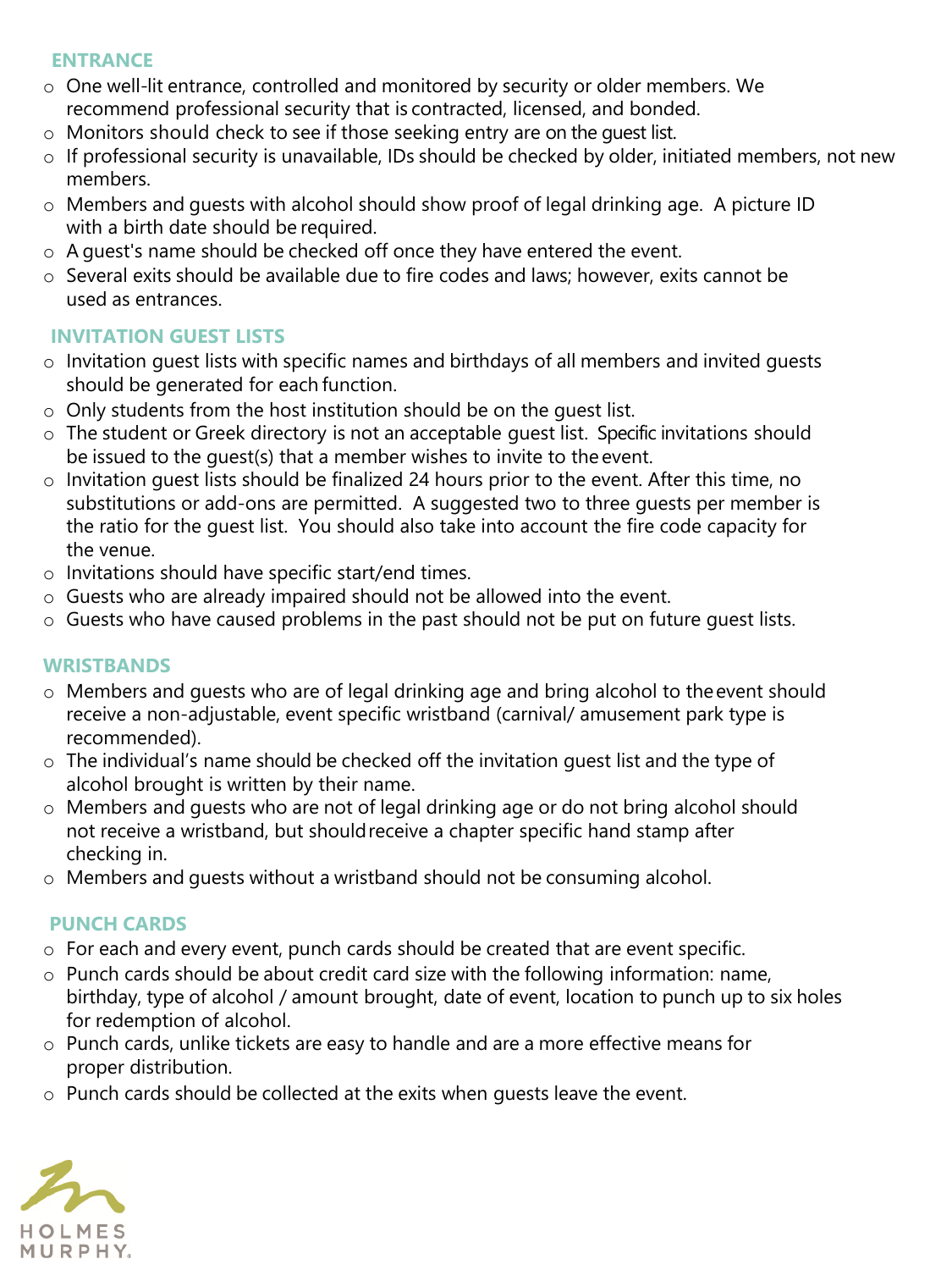#### **TYPES AND AMOUNTS OF ALCOHOL**

- o The following stipulations should apply per person for a typical *four* to *five* hour function: Maximum of *six* (6), *twelve* (12) ounce cans/ plastic bottles of beer/ wine coolers/ malt beverages.
- o No glass bottles.
- o No cases, twelve-packs, or other alcohol containers larger than six 12 ounce beers/wine coolers/malt beverages.
- o No squeeze bottles, water bottles, beer bongs, party balls, pitchers, tumblers, or other containers.
- o No kegs or hard alcohol.
- o No alcohol for common use in member's rooms.
- o Shots, drinking games, or other activities that encourage inappropriate drinking behaviors should be prohibited.

## **SERVICE DISTRIBUTION CENTER**

- o One centralized location should be established for the distribution of all alcoholic beverages.
- o No other location, especially members' rooms, should be used for the distribution of alcoholic beverages.
- o The holding tank, which serves as a cooling area for the alcohol brought to the functionby members and guests, can be as simple as a large rubber trash can filled with ice.
- o Anyone who wishes to acquire an alcoholic beverage that they brought to the event should present the punch card, show their wristband, and return an empty can if this is not the first request (returning the cans assists the chapter with its recycling efforts and helps ensure that alcohol is not being given away to others once it leaves the service center).
- $\circ$  The service monitors should not serve anyone who is intoxicated, even if the person has alcohol remaining. We recommend service monitors be TIPS trained.
- o Only one alcoholic beverage should be acquired at a time.
- o Left-over alcohol can be picked up the following day. Otherwise, it should be discarded.

# **FOOD AND NON-ALCOHOLIC BEVERAGES**

- o The chapter should provide non-alcoholic beverages in an amount at least equal to thetotal number of people in attendance at the event.
- $\circ$  Breads, meats, cheeses, vegetables, cookies, subs, pizza, brownies, fruits and dips are considered appropriate foods. The chapters should avoid salty foods.
- o All food and non-alcoholic beverages should be free to all attendees.
- o Food and non-alcoholic beverages should becontained within one centralized location.
- o Non-alcoholic beverages should be served from closed containers.
- o During the last 45 minutes of an event, alcohol service should stop; a new non-alcoholic beverage and food item should be served for those who wish to switch beverages and begin winding down.